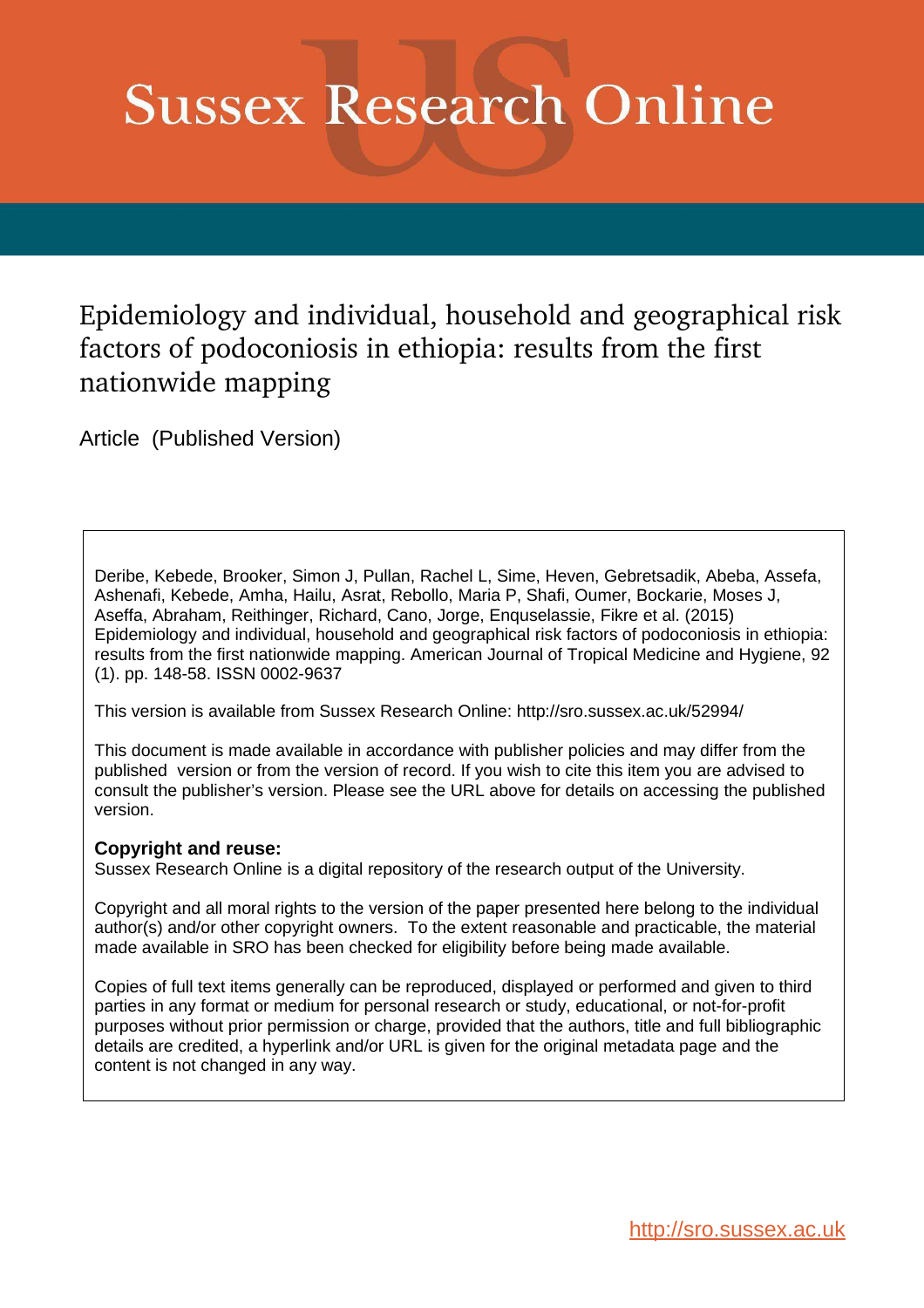## Epidemiology and Individual, Household and Geographical Risk Factors of Podoconiosis in Ethiopia: Results from the First Nationwide Mapping

Kebede Deribe,\* Simon J. Brooker, Rachel L. Pullan, Heven Sime, Abeba Gebretsadik, Ashenafi Assefa, Amha Kebede, Asrat Hailu, Maria P. Rebollo, Oumer Shafi, Moses J. Bockarie, Abraham Aseffa, Richard Reithinger, Jorge Cano, Fikre Enquselassie, Melanie J. Newport, and Gail Davey

*Brighton and Sussex Medical School, Falmer, Brighton, United Kingdom; School of Public Health, Addis Ababa University, Addis Ababa, Ethiopia; Faculty of Infectious and Tropical Diseases, London School of Hygiene & Tropical Medicine, London, United Kingdom; Ethiopian Public Health Institute, Addis Ababa, Ethiopia; School of Medicine, Addis Ababa University, Addis Ababa, Ethiopia; Center for Neglected Tropical Diseases, Liverpool School of Tropical Medicine, Liverpool, United Kingdom; Federal Ministry of Health, Addis Ababa, Ethiopia; Armauer Hansen Research Institute/ALERT, Addis Ababa, Ethiopia; RTI International, Washington, DC*

*Abstract.* Although podoconiosis is one of the major causes of tropical lymphoedema and is endemic in Ethiopia its epidemiology and risk factors are poorly understood. Individual-level data for 129,959 individuals from 1,315 communities in 659 *woreda* (districts) were collected for a nationwide integrated survey of lymphatic filariasis and podoconiosis. Blood samples were tested for circulating *Wuchereria bancrofti* antigen using immunochromatographic card tests. A clinical algorithm was used to reach a diagnosis of podoconiosis by excluding other potential causes of lymphoedema of the lower limb. Bayesian multilevel models were used to identify individual and environmental risk factors. Overall, 8,110 of 129,959 (6.2%, 95% confidence interval [CI] 6.1–6.4%) surveyed individuals were identified with lymphoedema of the lower limb, of whom 5,253 (4.0%, 95% CI 3.9–4.1%) were confirmed to be podoconiosis cases. In multivariable analysis, being female, older, unmarried, washing the feet less frequently than daily, and being semiskilled or unemployed were significantly associated with increased risk of podoconiosis. Attending formal education and living in a house with a covered floor were associated with decreased risk of podoconiosis. Podoconiosis exhibits marked geographical variation across Ethiopia, with variation in risk associated with variation in rainfall, enhanced vegetation index, and altitude.

#### INTRODUCTION

Podoconiosis (endemic non-filarial elephantiasis) is a noninfectious disease arising in barefoot individuals who are in long-term contact with irritant red clay soil of volcanic origin.<sup>1,2</sup> The disease causes progressive bilateral swelling of the lowerlegs.<sup>2,3</sup> Although the etiology is not fully understood, current evidence suggests that both genetic susceptibility and mineral particles from irritant volcanic soils play a role.<sup>2,4,5</sup> Podoconiosis is the second most common cause of tropical lymphoedema after lymphatic filariasis (LF).<sup>6</sup> Globally, it is estimated that there are 4 million people with podoconiosis, mainly in tropical Africa, Central and South America, and Southeast Asia.<sup>3,4</sup> Previous studies have documented the adverse consequences of the disease, $7^{-11}$  including reduced productivity.<sup>7</sup> Other studies have documented that on average, most patients have five or more episodes of recurrent inflammatory swelling of their lymphedematous legs ("acute attacks") and hence lose productive days.<sup>12-14</sup> Severe stigma and discrimination are experienced by patients. $8-10,15$  The country with the presumed greatest burden of podoconiosis is Ethiopia, with an estimated one million people living with the disease.<sup>4</sup>

Simple lymphoedema management with foot hygiene using soap and antiseptic, bandaging, elevation of swollen legs during the night, and wearing protective shoes consistently make up the strategy to control podoconiosis.<sup>3,16</sup> The first comprehensive epidemiological study of podoconiosis dates from 1969 and included  $6,770$  patients.<sup>17</sup> Subsequently, Price conducted a range of epidemiological studies in east African countries and  $Carneron.<sup>1</sup>$  These studies excluded causes such as LF, leprosy, and onchocerciasis as a cause of podoconiosis.<sup>17–21</sup> Subsequent studies documented the clinical features and pathology of the disease, a possible genetic susceptibility, and the role of soil particles and environment.<sup>1</sup> After his extensive multidisciplinary work Price named the disease podoconiosis.<sup>1</sup> In recent years, studies have documented the presence of podoconiosis in Ethiopia, $12-14,22,23$ Uganda, $^{24}$  and Cameroon, $^{25}$  and one has identified individual correlates.<sup>26</sup> A study conducted in Ethiopia identified several individual correlates such as female sex, lower education, being unmarried, and having lower income.<sup>26</sup> Price documented a variety of environmental correlates of podoconiosis, $1,27$  some of which have been confirmed through recent study of the environmental factors associated with podoconiosis, including the soil type, precipitation, and altitude.<sup>28</sup> A recent study indicated that particles such as smectite, mica, and quartz within the soil were associated with podoconiosis prevalence.<sup>28</sup>

Although of great interest, each of these studies had limitations. Some studies relied on clinical diagnosis of podoconiosis without clear case definition. Important information about how possible differential diagnoses were excluded is missing in most of the studies. In earlier studies, the use of a purely descriptive approach without measuring important associations and confounding is another limitation. Although some studies identified individual or environment correlates no single study has simultaneously evaluated individual, household, climatic, and environmental variables to understand their relative contributions, or accounted for underlying spatial heterogeneity in disease occurrence.

We used data from the first national integrated LF and podoconiosis mapping survey conducted in Ethiopia in 2013 to describe podoconiosis epidemiology and determine individual, household, and environmental risk factors of the disease.

<sup>\*</sup>Address correspondence to Kebede Deribe, Brighton & Sussex Medical School and School of Public Health, Addis Ababa University, P.O. Box 2082/1250, Addis Ababa, Ethiopia. E-mail: kebededeka@yahoo.com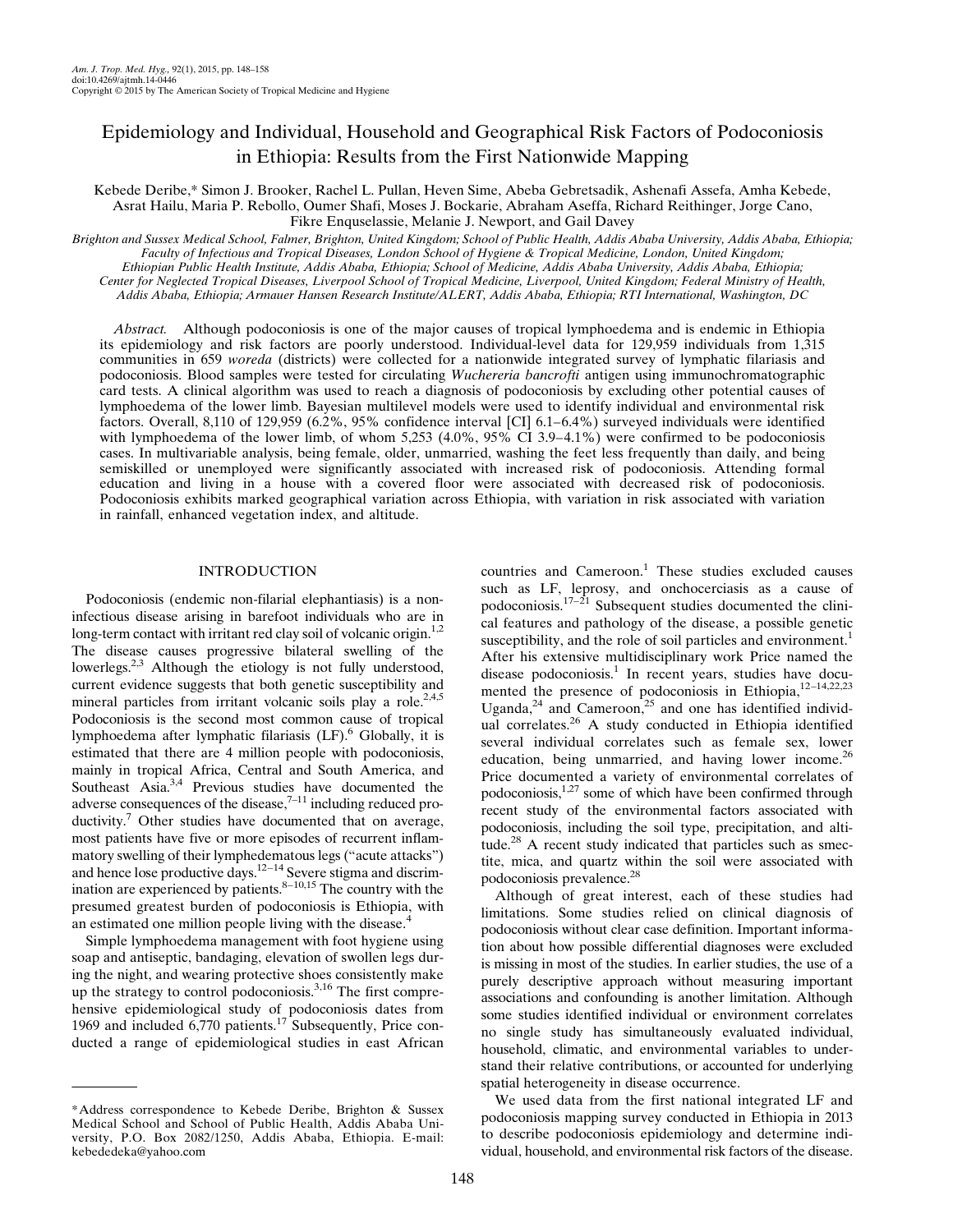#### METHODS AND MATERIALS

Study setting. Ethiopia is located in the Horn of Africa and has a surface area of some 1.1 million km<sup>2,29</sup> According to the 2007 national population census, the total population was estimated at 73.8 million in 2007 and was projected to be 86.6 million in 2013.29,30 Ethiopia has great geographical diversity, with its topographic features ranging from 110 m below to  $4,550$  m above sea level.<sup>30</sup> Ethiopia has a federal system of administration with nine regional states and two city administration councils.<sup>31</sup> The regional states/city administrations are subdivided into zones, *woreda* (districts), *kebele* (sub-districts or municipalities), and *gotte* (villages). A *woreda* is the country's basic decentralized administrative unit and has an administrative council composed of elected members. The 817 *woreda* are further divided into about 16,253 *kebele*.

Sampling strategy and participant selection. This was a cross-sectional community-based study using convenience cluster sampling, conducted in seven regional states (Tigray, Affar, Amhara, Oromia, Somali, Southern Nations Nationalities, and Peoples [SNNP], and Harari) and two city administrations (Addis Ababa and Dire Dawa Administration Councils). Surveys for podoconiosis and LF were implemented simultaneously.

Two-stage cluster convenience sampling was used. The first stage identified high-risk *kebele* and then villages in each *kebele* were also purposively sampled, and the second stage sampled individuals within the chosen village. The primary sampling unit for the survey was the *kebele*. Two *kebele* were selected from each *woreda* based on reported history of lymphoedema cases collected through interviewing the *woreda* health officials, health providers, and village leaders 1 day before the survey. The secondary sampling unit was individuals selected from each village using systematic sampling from a random start point. Mobilization was conducted 1 day before the survey using health extension workers (community health workers of whom two on average are attached to each *kebele*). Every adult in the community was informed through a house-to-house visit that a survey would be conducted and was invited to participate.

On the day of the survey, all persons 15 years of age and above living in the selected communities were invited to participate in the study and were asked to gather at a convenient point, although details of the type of study were not provided to the community before meeting. The study objectives and procedures were then explained in the local language, and those willing to participate were asked to form two lines, one of men and the other of women. Based on the World Health Organization (WHO) mapping guideline for LF mapping<sup>32</sup> 50 individuals were selected from each line using systematic sampling from a random start point, resulting in an overall sample of 50 males and 50 females. Two hundred individuals were therefore tested in each *woreda*. In most villages, it was possible to mobilize all adults in the community and obtain appropriate samples. Individuals were excluded from the study if they had not lived in the *woreda* for at least 10 years, had left the *woreda* for more than 6 months in the year before the survey, or did not provide informed consent.

Data collection. The data were collected between June and October 2013. Training of all survey coordinators, supervisors, and investigators in survey tools and procedures occurred over a 1-week period in June 2013. One day before the survey in each selected *kebele*, meetings were held with *kebele* leaders to explain the nature and purpose of the survey.

A podoconiosis questionnaire was adapted and expanded from previous studies conducted in Ethiopia<sup>12,22</sup> and collected information on education, occupation, place of residence, shoe wearing practice, and distance to the nearest water source. Data were collected using android data capture by trained health workers. For individuals with lymphoedema, a checklist was used to identify possible differential diagnoses of podoconiosis. In this study, a confirmed podoconiosis case was defined as a person residing in the study *woreda* for at least 10 years, with lymphoedema of the lower limb present for more than 3 months for which other causes (LF, onchocerciasis, leprosy, Milroy syndrome, heart or liver failure) had been excluded. In those clinically confirmed to have podoconiosis, duration of illness, family history of similar illness among relatives, and disease stage according to the validated podoconiosis staging system<sup>33</sup> were recorded.

Participants were requested to provide a finger-prick blood sample to be tested for circulating *Wuchereria bancrofti* antigen using an immunochromatographic card test (ICT) (BinaxNOW Filariasis, Inverness Medical, Scarborough, ME). The ICT kits were refrigerated while in storage in Addis Ababa, and central points in Hawassa, Dessie, and Mekele according to guidelines, and were kept in cool boxes throughout the fieldwork. An ICT was performed on all participants, and results were recorded with the individual's ID number both on the card, and on the Smartphone proforma. In villages where there was at least one positive ICT, all people with lymphoedema but with a negative ICT result were asked to provide 5 mL blood for antifilarial antibody (Wb123 assay) testing in Addis Ababa.

Selection of environmental and climatic data. Environment and climate variables were selected based on a conceptual framework (Figure 1). First, variables that play an important role in weathering of rock and soil formation were selected, and then characteristics of soil thought to play an important role in the disease progression were selected based on the literature.<sup>1,27</sup> Podoconiosis is caused by long-term barefoot exposure to red clay soil of volcanic origin<sup>1</sup>; thus, understanding how soil is formed is an important entry point in linking podoconiosis occurrence, the environment, and climate. There are five classic factors for soil formation: climate, topography, parent material, time, and organisms (flora and fauna). $34-36$  In addition, soil characteristics that facilitate exposure such as soil type, content, and particle size were considered as detailed in Supplemental Appendix File 1.

Sources of satellite driven data. The elevation data at  $90 \text{ m}^2$ resolution were extracted from a digital elevation model provided by the shuttle radar topography mission $37$  and these data were processed to calculate slope in degrees. The mean, minimum, and maximum atmospheric temperature, temperature in coldest and warmest quarters, and precipitation at 30-arcsecond (1 km) resolution were downloaded from the WorldClim website for the period  $1950-2000$  at 1 km<sup>2</sup> spatial resolution.<sup>38</sup> In addition, average and variance estimates of long-term land surface temperature (LST) at 1 km<sup>2</sup> resolution were extracted from the African Soil Information System project.<sup>39</sup>

Euclidean distance to water bodies was calculated using SRTM Water Bodies data files at 250 m<sup>2</sup> resolution.<sup>40</sup> Land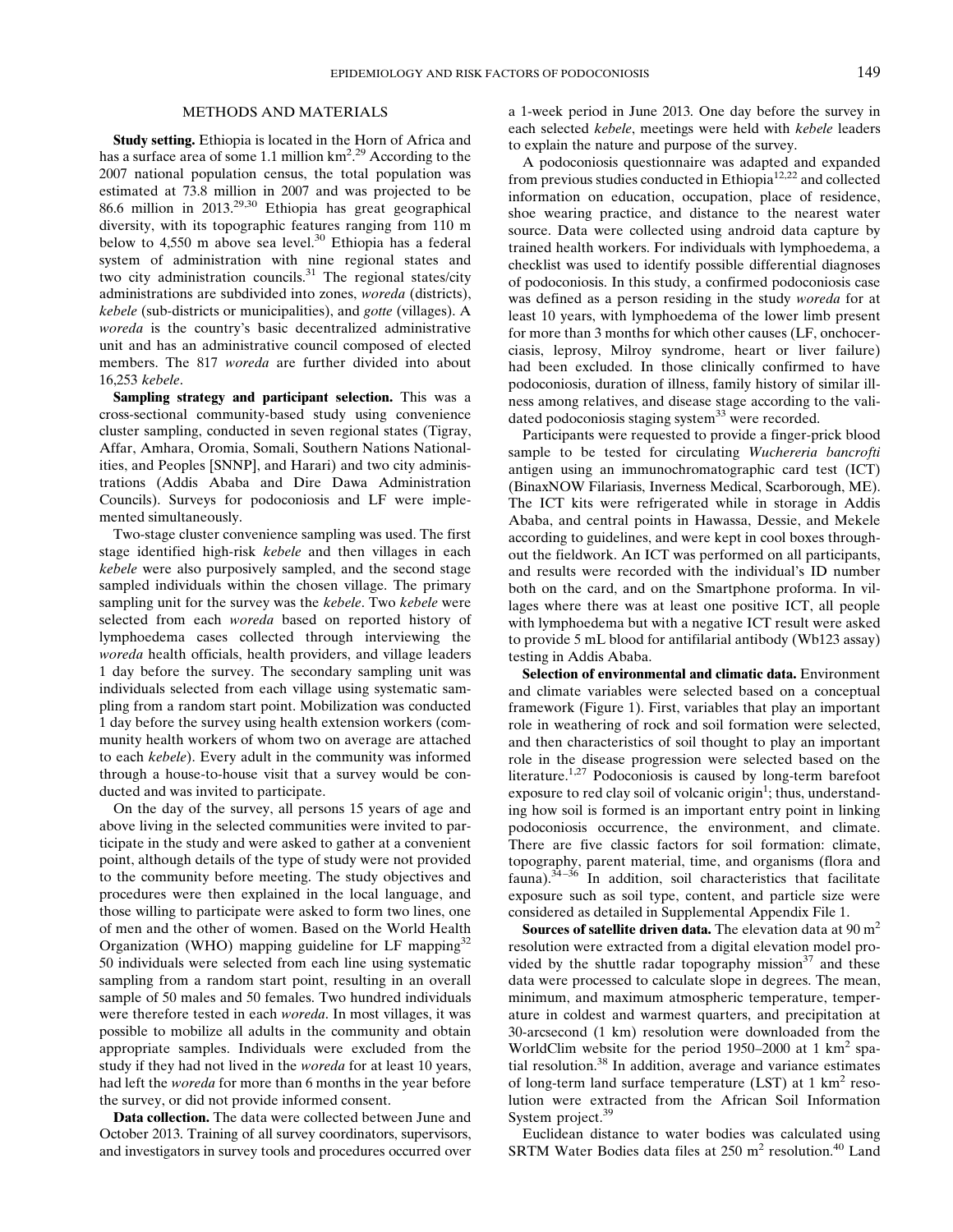

FIGURE 1. Conceptual framework to represent the relationship between environmental, household, and individual-level variables. Environmental variables such as climate, topography, flora, and fauna of the areas are important factors for generation of soil and to determine the characteristics of the soil. Soil physical and chemical properties including type of soil, particle size, morphology, pH, etc., are important factors, which either facilitate the penetration of skin barriers by putative mineral particles or increase exposure to them. Socioeconomic status affects household factors such as floor condition, access to water, and individual factors such as shoe ownership and foot hygiene practices, which in turn affect the risk of podoconiosis. Genetic susceptibility is an important factor in determining the outcome of the exposure, and is best measured by pedigree study. In the current study, we only measured the familial history of a similar condition. The underlined variables are those measured in the current analysis. The framework guided the analysis; principal component analysis was used to identify important covariates, which explained most of the variation among many multicollinear environmental and climate variables. Subsequently, a multilevel mixed-effects logistic regression model was developed using a likelihood-based approach, with random intercepts for village and *woreda*, for environment and individual variables separately, to identify candidate variables for the geostatistical model. Bayesian hierarchical models were developed to identify and measure the relative contributions of the risk factors for podoconiosis.

cover type was extracted from the qualitative global land cover map, defined within the United Nations (UN) land cover classification system using the environmental satellite (ENVISAT) mission's Medium Resolution Imaging Spectrometer (MERIS) sensor at 300 m<sup>2</sup> resolution. Normalized difference vegetation index (NDVI) and enhanced vegetation index (EVI) at  $250 \text{ m}^2$  resolution were extracted from the African Soil Information System project.<sup>39</sup> Population density was extracted from the AfriPop project at 90 m,<sup>2,41</sup> and ruralurban classification at 1 km<sup>2</sup> from the Global Rural-Urban Mapping project (GRUMP).<sup>42</sup> Aridity index and potential evapotranspiration (PET) data were extracted from the Global-PET and Global-Aridity data sets (CGIARCSI), at 1  $km^2$  resolution.<sup>43</sup> Soil data including silt, clay and sand content, dominant soil type, and pH of the water at 1 km<sup>2</sup> resolution were extracted from ISCRI and the African Soil Information System project.<sup>44</sup> Finally, soil texture was extracted from the harmonized soil map of the world at 1 km<sup>2</sup> resolution from FAO Geonetwork.<sup>45</sup> Environmental data were extracted to cluster locations using ArcMap 10.0 (Environmental Systems Research Institute Inc. [ESRI], Redlands, CA).

Data analysis. Data were checked for accuracy daily and feedback was given to the field team the following day. After completion of the data collection, the data were downloaded in Excel (Microsoft Corp., Redmond, WA) format and imported to STATA 13.0 (Stata Corporation, College Station, TX) and further cleaned. Maps of the prevalence of podoconiosis were developed using ArcGIS 10.0 (ESRI).

Most of the climate and environmental variables showed multicollinearity. To deal with these challenges, we used exploratory principal components analysis that reduces correlated variables to a smaller set of uncorrelated variables, which explain most of the variation. $46,47$  The majority (92.7%) of the total variation was explained by the first two principal components, which had eigenvalues > 1 and were visually below the elbow of the scree plot. The first principal component explained 78.4% of the variance and two contrasting groups of variables emerged. Most of the variables had similar loading. The first group was related to temperature including LST, annual mean, minimum and maximum temperature, mean temperature in the coldest and warmest quarters, and annual PET. Altitude, aridity index, and rainfall were the contrasting variables. Mean annual temperature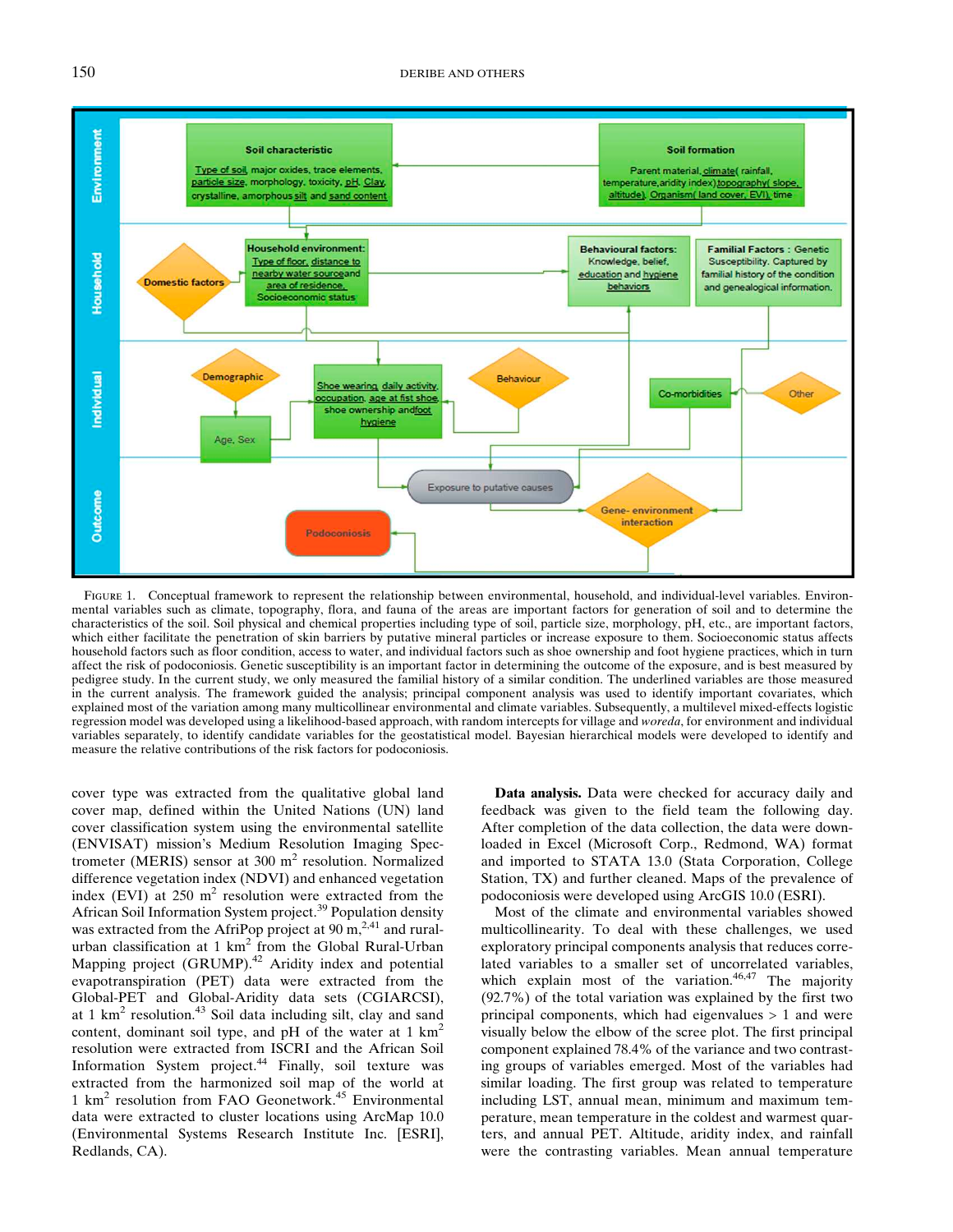was selected from the first group based on the loading and literature.<sup>48</sup> From the contrasting group, altitude was selected because other studies have repeatedly found it to be associated with podoconiosis.<sup>28,48</sup> Annual precipitation, aridity index, and EVI showed the highest loads in the second principal component, which explained 13.6% of the variation. From the second component, EVI and annual precipitation were selected because both of them had equally high loading.

Selection of candidate variables for the geostatistical model was conducted using a multivariate multilevel mixed-effects logistic regression model using a likelihood-based approach, with random intercepts for *kebele* and *woreda*. All identified variables were initially included and non-significant  $(P > 0.1)$ variables sequentially removed using backward stepwise elimination to derive a minimally adequate model. Similarly, a model was developed to identify environmental factors associated with podoconiosis. Bayesian spatial geostatistical models were run in WinBUGS version 1.4.3 (MRC Biostatistics Unit, Cambridge and Imperial College London, UK), incorporating a geostatistical random effect. A burn-in of 10,000 iterations was allowed, followed by 20,000 iterations where values for monitored variables were stored and thinned by 10. Diagnostic tests for convergence of the monitored variables were undertaken, including visual examination of history and density plots. The runs were also assessed for evidence of autocorrelation. Model performance was assessed by comparing deviance information criteria; the details are presented in Supplemental Appendix File 1.

Ethical considerations. Ethical approval for the study was obtained from the Institutional Review Board of the Medical Faculty, Addis Ababa University, the Research Governance and Ethics Committee of Brighton and Sussex Medical School



Figure 2. Podoconiosis diagnosis algorithm used in the national survey in Ethiopia 2013.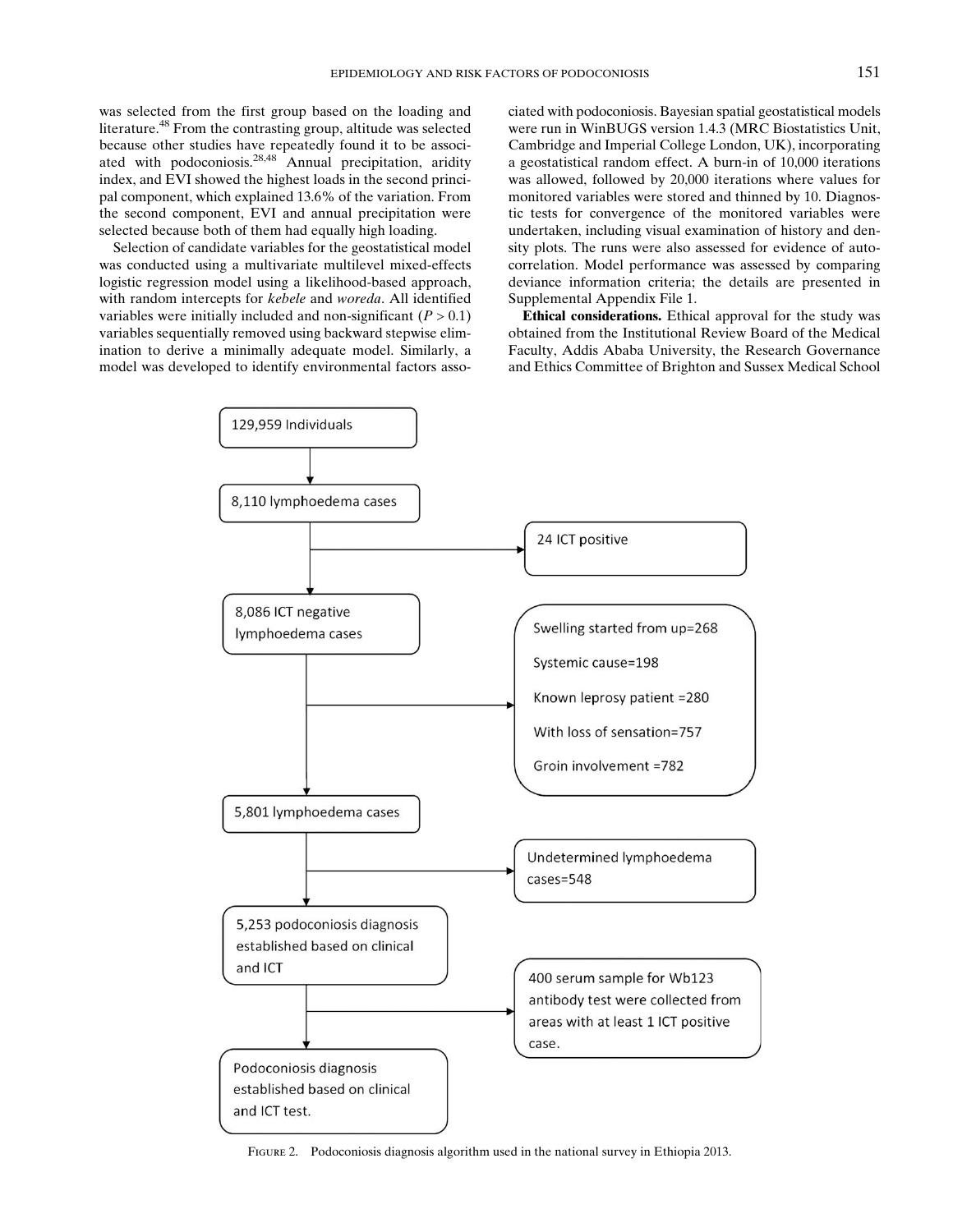(BSMS), and ethics committees at the Ethiopian Health and Nutrition Research Institute (EHNRI) and Liverpool School of Tropical Medicine. Individual written informed consent was obtained from each participant  $\geq 18$  years of age. For those individuals < 18 years of age, consent was obtained from their parents/guardian and the participant themselves provided informed assent. Confirmed *W. bancrofti* infection was treated using albendazole (400 mg) and ivermectin  $(200 \mu g/kg)$ body weight or as indicated by a dose-pole) according to WHO recommendations. For those with lymphoedema, health education was given about morbidity management.

#### RESULTS

The survey was planned to be conducted in 692 (84.7%) of the 817 *woreda* of Ethiopia, and mapping was achieved in 659 (95.2%) of these. Thirty-three (4.8%) *woreda* were excluded or were inaccessible during the survey: 6 in Addis Ababa were excluded because of an exclusively urban population and almost universal shoe wearing practice, 23 in Somali were inaccessible as a result of conflict, and 1 in Oromia and 3 in Amhara had been merged or double counted. Individual-level data were available for 129,959 individuals from 1,315 villages in 659 *woreda* (Figure 2). The median age of the participants was 34 years (interquartile range [IQR], 25 to 46). The male/ female ratio of the respondents was 1.0:1.0, reflecting the selection process. The mean number of individuals per *kebele* was 98.

In total, 8,110 individuals with lymphoedema of the lower limb were identified. The overall prevalence of lower limb lymphoedema was 6.2% (95% confidence interval [CI] 6.1– 6.4%), with a significant difference in prevalence between men (5.3%, 95% CI 5.2–5.5%), and women (7.1%, 95% CI 6.9–7.3%). Of the 8,110 lymphoedema cases of the lower limb, 24 (0.3%) were found to be ICT positive, 268 (3.3%) had swelling of the descending type, starting from higher up in the leg, and 782 (9.6%) had groin involvement. Based on the clinical algorithm for podoconiosis diagnosis a total of 2,833 lymphoedema cases were considered because of other etiologies and were consequently excluded from the analyses. Thus, the total number of people with podoconiosis was 5,253 (Figure 2), with overall podoconiosis prevalence being 4.0% (95% CI; 3.9–4.1%); prevalence among men and women was 3.4% (95% CI 3.3–3.5%), and 4.7% (95% CI 4.5–4.8%), respectively, and prevalence increased with age  $(P < 0.001)$ (Figure 3).

Characteristics of people with podoconiosis. Of the 5,253 people with podoconiosis, the male/female ratio was 0.7:1. The majority of affected people were in the age group 35– 54 years, whereas only 10.2% were in the age group 15– 24 years. The mean age at first noticing the swelling was 25.0 (± SD 14.6; range: 5–87) years. On average, women noticed swelling earlier (23.9, SD  $\pm$  13.8) than men (26.6, SD  $\pm$  15.5,  $P < 0.001$ ). Only 12.0% had noticed swelling when younger than 10 years of age, whereas 8.1% first noticed the swelling when older than 50 years of age. More than half (52.0%) noticed leg swelling while they were between the ages of 10 and 30 years (Table 1). On average, people with podoconiosis had lived with leg swelling for 19.8 (SD  $\pm$  14.2) years, men for 20.9 (SD  $\pm$  14.62) years, and women for 19.1 (SD  $\pm$  13.9) years (*P* < 0.001) and 22.7% had or remembered at least one blood relative with a similar condition. The majority (48.8%) of people with podoconiosis had stage two disease (Table 1); there was no significant difference in the distribution of disease stage among men and women.

Podoconiosis-preventive behaviors. Among all respondents, most (89.6%) had at some time worn shoes and 85.2% of them were wearing shoes during the interview. Regarding the type of shoe, most (50.7%) were wearing hard plastic shoes, followed by open sandals (32.0%), leather shoes (12.8%), canvas shoes (4.1%), and other types of shoe (0.39%). Only 57.9% of the respondents were wearing protective (enclosed) shoes



FIGURE 3. Age and sex disaggregated prevalence of podoconiosis among adults 15 years of age and above in Ethiopia. The two graphs show that as age increases, the prevalence of podoconiosis increases. Higher prevalence is recorded among females in all age categories as compared to males.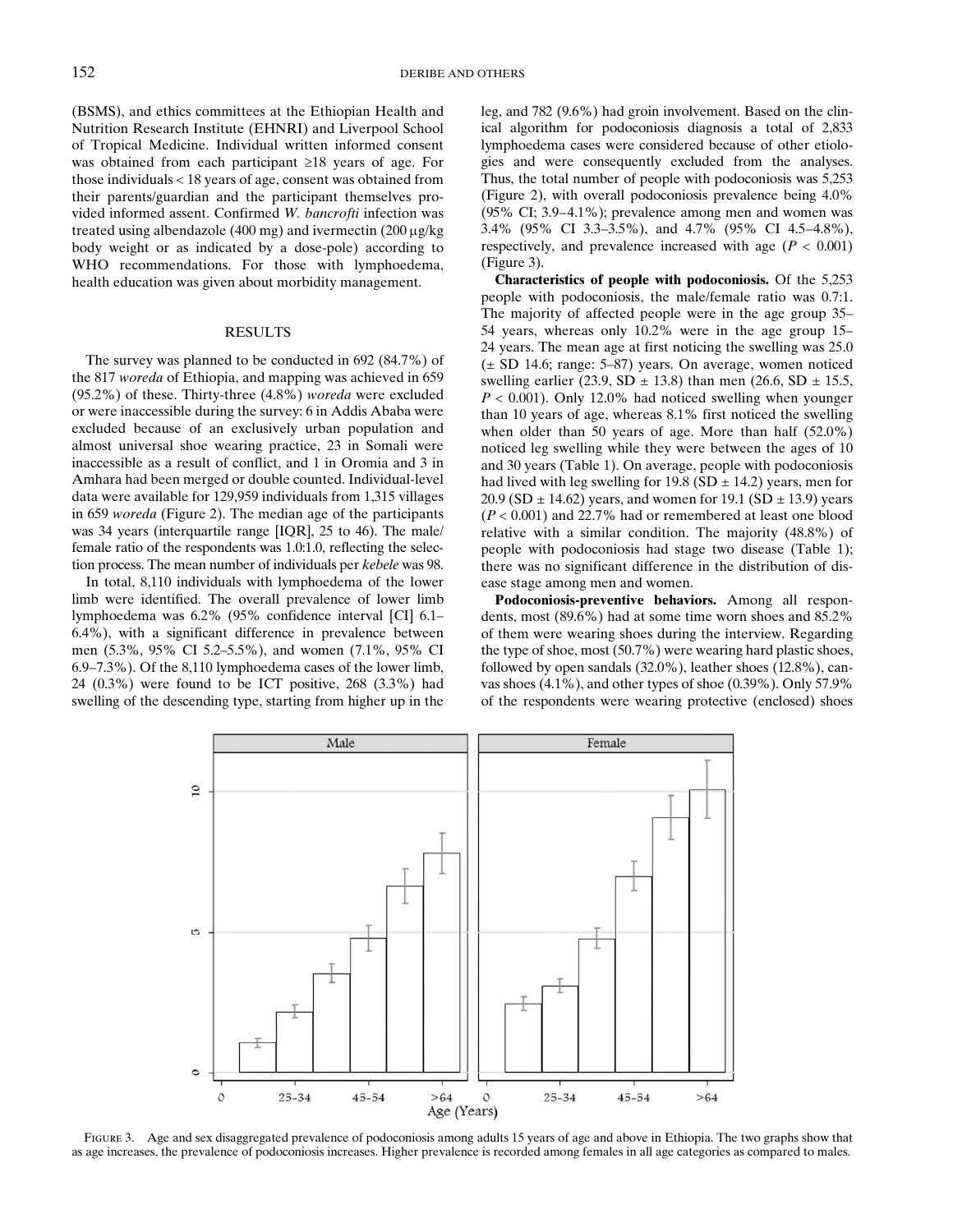TABLE 1

Descriptive statistics of people with podoconiosis  $\geq 15$  years of age in Ethiopia\*

| Variable                                           | Number $(\%)$ |
|----------------------------------------------------|---------------|
| Gender Female                                      | 3045 (58.0)   |
| Male                                               | 2208 (42.0)   |
| Age group: 15–24                                   | 538 (10.24)   |
| 25–34                                              | 918 (17.48)   |
| $35 - 44$                                          | 1119 (21.30)  |
| $45 - 54$                                          | 1064 (20.26)  |
| $55 - 64$                                          | 868 (16.52)   |
| > 65                                               | 746 (14.20)   |
| Marital status                                     |               |
| Unmarried                                          | 557 (10.6)    |
| Married                                            | 3722 (70.9)   |
| Divorced                                           | 272 (5.2)     |
| Widowed                                            | 702 (13.4)    |
| Duration of podoconiosis Mean (SD)                 | 25.04 (14.58) |
| Shoe wearing duration in years Mean (SD)           | 22.42 (14.76) |
| Disease stage                                      |               |
| Stage 1                                            | 875 (16.7)    |
| Stage 2                                            | 2562 (48.8)   |
| Stage 3                                            | 1399 (26.6)   |
| Stage 4                                            | 308 (5.9)     |
| Stage 5                                            | 109(2.1)      |
| Occupation professional <sup>1</sup>               | 68 (1.3)      |
| Semiskilled <sup>2</sup>                           | 3488 (66.2)   |
| Unemployed <sup>3</sup>                            | 1705 (32.5)   |
| Residence rural                                    | 4467 (85.0)   |
| Urban                                              | 786 (15.0)    |
| Ever attended school                               |               |
| Yes                                                | 1087(20.7)    |
| No                                                 | 4166 (79.3)   |
| Literacy no formal education                       | 4166 (79.3)   |
| Primary $(1-8)$                                    | 906 (17.2)    |
| Secondary $(9+)$<br>Family history of leg swelling | 181 (3.4)     |
| Yes                                                | 1192 (22.7)   |
| No                                                 | 4061 (77.3)   |
| Number in family with leg swelling,                | 1.44 (1.73)   |
| dead or alive $(N = 1192)$ , Mean (SD)             |               |
| 1                                                  | 857 (71.9)    |
| 2                                                  | 222 (18.6)    |
| 3                                                  | 74 (6.2)      |
| >3                                                 | 39 (3.3)      |
| Age at first noticing the swelling Mean (SD)       | 24.67 (15.06) |
| < 10                                               | 630 (12.0)    |
| $10 - 19$                                          | 1395 (26.6)   |
| 20–29                                              | 1335 (25.4)   |
| 30–39                                              | 898 (17.1)    |
| 40–49                                              | 567 (10.8)    |
| $\geq 50$                                          | 428 (8.1)     |
| Years lived with swelling                          |               |
| < 10                                               | 1817 (34.6)   |
| $10 - 19$                                          | 1478 (28.1)   |
| 20–29                                              | 918 (17.5)    |
| $30 - 39$                                          | 555 (10.6)    |
| $40 - 49$                                          | 318(6.1)      |
| > 50                                               | 167(3.2)      |

\*In total 5,253 individuals with podoconiosis were identified among 129,559 surveyed individuals. <sup>1</sup>Certified professional.

<sup>2</sup>Not-certified.

<sup>3</sup>Currently not employed and dependent on others for living.

during the interview. The mean age at first shoe wearing was 11.8 years (SD 9.6) with a slight difference between men (mean  $\pm$  SD, 12.1  $\pm$  9.8) and women (11.4  $\pm$  9.4 women, *P* < 0.001). On average, the participants had worn shoes for 24.1 (SD; 13.6) years. More men (87.0, 95% CI; 86.8–87.3%) than women (83.3, 95% CI; 83.0 to 83.5) were wearing shoes at the time of the interview. There was no significant difference in protective shoe wearing between men (58.3, 95% CI; 57.9– 58.7) and women (57.6, 95% CI; 57.2–57.9). Most respondents wore shoes when going to market (98.2%) or when walking far (97.2%), and fewer, though still substantial numbers, during the rainy season (90.6%), at home (89.8%), and when going to the field (80.1%). Most (69.5%) of the participants practiced foot hygiene (washing the feet with soap) on a daily basis, whereas 25.4% practiced foot hygiene twice per week.

Geographical distribution of podoconiosis. Figure 4 presents the prevalence of podoconiosis by survey cluster and shows marked geographical variation, with prevalence ranging from 0% to 54.6%. Clusters of high prevalence  $($  > 5%, denoted in red and black in Figure 4) were exclusively found in Amhara, Oromia, and SNNP regional states, which represent most of the central highlands of Ethiopia. Most of the eastern and far northern part of the country had zero or near zero prevalence. All of the clusters in Addis Ababa, Affar, Dire Dawa, and Harari had zero prevalence of podoconiosis. Few cases were identified in Tigray and Somali regional states. The southwestern part of the country also had high prevalence clusters.

Risk factors. Summary of the environmental factors is presented in (Table 2). In the final non-spatial model, both individual and environmental factors were found to be risk factors for podoconiosis. Thus, individual-level factors associated with an increased risk for podoconiosis included female gender (odds ratio [OR] = 1.3; 95% Bayesian credible interval [BCI]; 1.2–1.4), age (OR = 1.02; 95% BCI; 1.02–1.03), unmarried status (OR = 1.4;  $95\%$  BCI; 1.3–1.5), religion; factors associated with a decreased risk included secondary or higher education, increased foot hygiene, employment, housing with covered floor (OR =  $0.3$ ; 95% BCI; 0.3–0.4). Among individual factors there was no significant association between shoe wearing and risk of podoconiosis. Three environmental variables were found to be associated with risk for podoconiosis after accounting for spatial dependence: rainfall, EVI, and altitude (Table 3).

The geostatistical models also indicated that podoconiosis risk can be moderately variable over relatively short distances, with spatial variances of 0.25 and an estimated spatial range of roughly 31 km.

#### DISCUSSION

Understanding the epidemiology of a disease is the first step in designing control and prevention strategies. For podoconiosis, such data have to date been derived from small-scale studies. We present here the epidemiology of podoconiosis using nationwide data from Ethiopia. These were gathered using a predefined clinical algorithm and a panel of diagnostic approaches to exclude other potential causes of lower limb lymphoedema. In addition, a robust modeling approach was used to identify individual and environmental risk factors of podoconiosis among adults 15 years of age and above. Podoconiosis accounted for 64.8% of cases of lymphoedema of the lower limb. The prevalence of podoconiosis in surveyed high-risk communities was 4.0%, with higher prevalence among women and older age groups. A number of risk factors were identified in our analysis including sex, age, foot hygiene practice, education, and type of floor. In addition, environmental and climate variables (rainfall, altitude, and EVI) determined the large scale risk of podoconiosis across Ethiopia.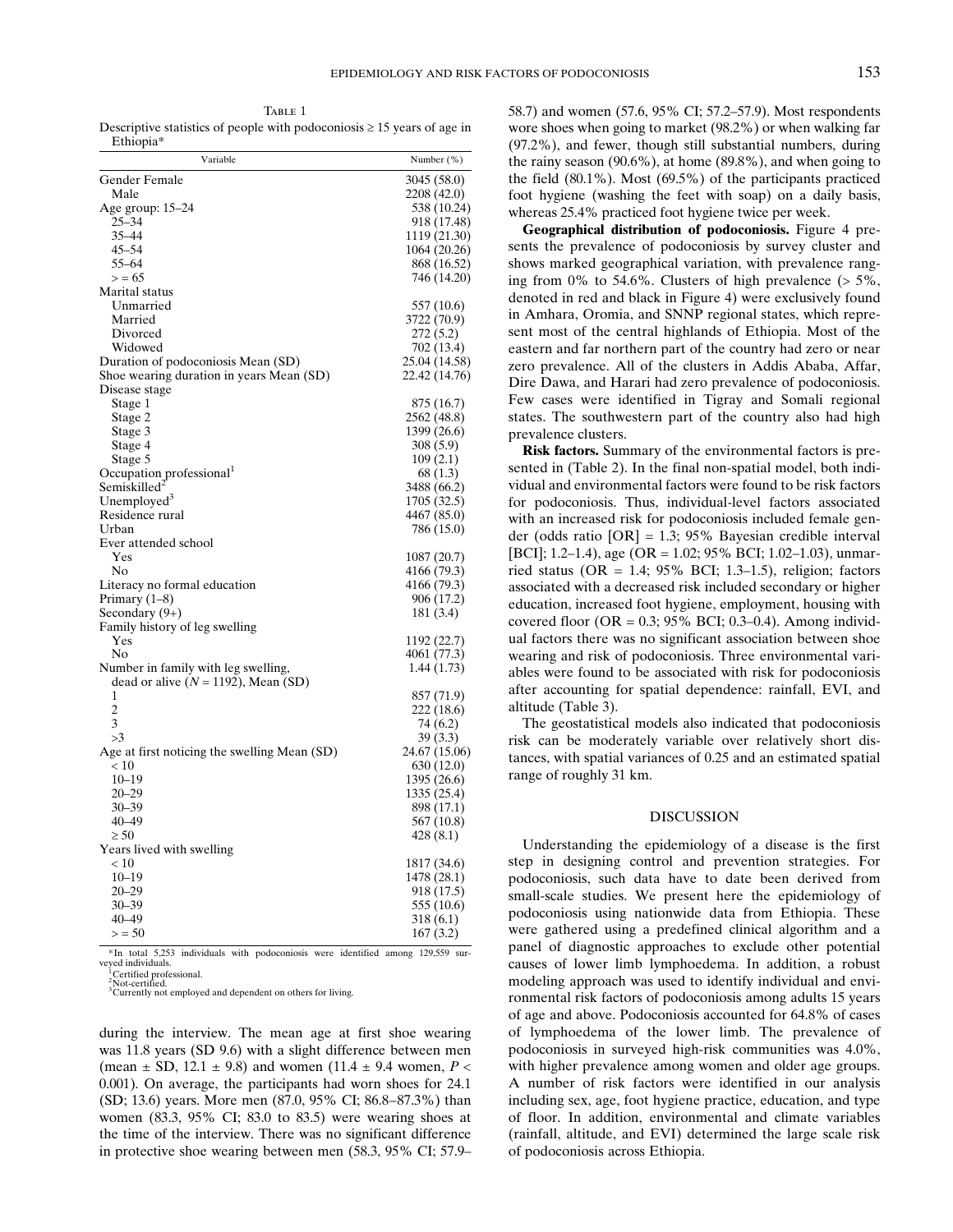

FIGURE 4. The geographical distribution of the prevalence of podoconiosis among adults  $\geq 15$  years of age in Ethiopia, 2013.

At 4.0%, the prevalence in high-risk communities observed in our study is higher than previous national level podoconiosis estimates. Our recent review of published work estimated a national prevalence of  $3.4\%$ ,<sup>49</sup> with older pioneering studies suggesting a prevalence of 2.7% (by Ooman in  $1969^{17}$ ) and 2.8% (by Price in 197419). Recent studies in Ethiopia and elsewhere show the high prevalence of podoconiosis in certain areas.12–14,22,23,50 Thus, five studies conducted in north, central, southern, and western Ethiopia between 2000 and 2012 reported prevalence ranging from 2.8% to 7.4%.12,13,22,23,50 A recent study conducted in Uganda in high-risk communities documented 4.5% prevalence, $24$  whereas another in Cameroon documented 8.1% prevalence.<sup>25</sup> The difference between our estimate and previous estimates is largely attributed to our survey's sampling methodology and larger sample size.

Female sex was found to be associated with increased risk of podoconiosis. Other studies have yielded inconsistent findings surrounding the sex ratio in podoconiosis. The only other study that adjusted for covariates showed that women had increased odds of podoconiosis compared with men  $(OR =$ 3.01; 95% CI:  $1.73$  to  $5.25$ ).<sup>26</sup> Two studies conducted in western Ethiopia documented male/female ratios of  $0.7:1^{14}$  and  $0.5:1$ ,<sup>12</sup> and another, in Cameroon, recorded a ratio of  $0.5:1$ .<sup>25</sup> Most of the other studies found an equal sex ratio—1:1 in southern<sup>22</sup> and northern<sup>23</sup> Ethiopia, and in Uganda.<sup>24</sup> The only contemporary study that found men outnumbering women was conducted in central Ethiopia and indicated a sex ratio of  $1.2:1<sup>13</sup>$  Our finding here is not unexpected, given sex differences in preventive behaviors such as shoe wearing practices between men and women. Equally, gender imbalances between men and women may influence access to resources including shoes and socks. In addition to these social factors that may mediate the effect of gender on disease risk, differences in genetic susceptibility<sup>5</sup> and biological, particularly hormonal, influences may also be important.

In our study, the prevalence of podoconiosis increased steadily with age, and high prevalence of podoconiosis was found among individuals 65 years of age or above. Previous studies in Ethiopia have also documented prevalence increasing with age,<sup>12,14,20,22,23,26</sup> as have studies in Uganda<sup>24</sup> and Cameroon. $25$  Given that podoconiosis is a chronic condition and that most patients and health professionals are unaware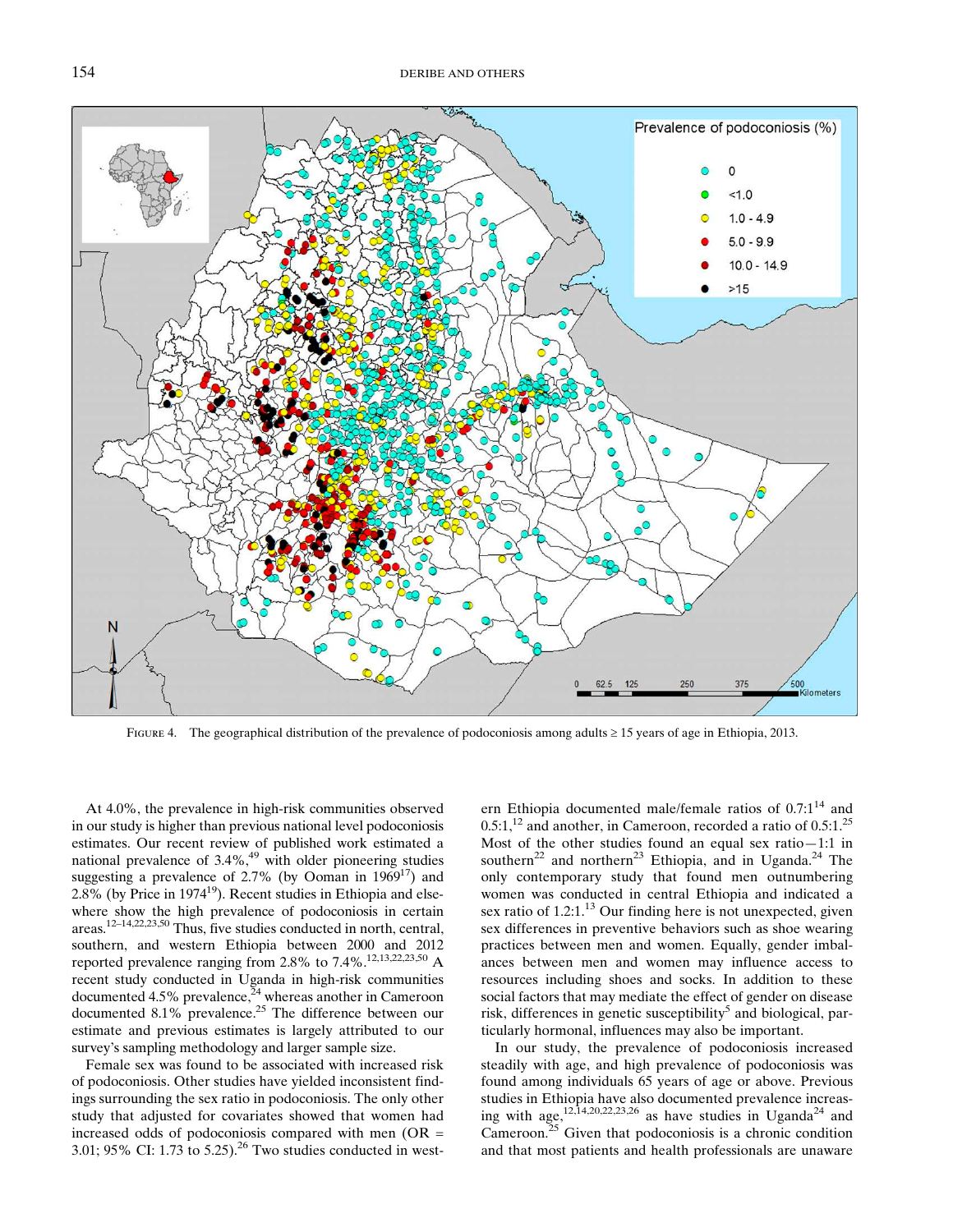TABLE 2 Summary statistics of the reduced set of climatic and environmental covariates included in model building

| Variable                               | Median (range)*     |
|----------------------------------------|---------------------|
| Climate                                |                     |
| Mean annual temperature $(^{\circ}C)$  | $19.0(10.0-31.0)$   |
| Annual rainfall (mm)                   | 1042 (139-2090)     |
| Environmental                          |                     |
| Altitude (meters)                      | 1895 (-105 to 3238) |
| Savannah or Grasslands† (%)            | 27.67%              |
| Urban classification $(\%)$            | 26.8% urban         |
| Population density $(km^2)$            | 129.0 (0.82–92863)  |
| Enhanced vegetation index (EVI)        | $0.27(0.04 - 0.56)$ |
| Distance to nearest surface water (km) | $6.4(0-144)$        |
| Fine soil texture $(\% )$              | 43.13%              |
| pH of the water in the soil            | $6.20(4.60-9.3)$    |
| Slope of the land $(°)$                | $1.67(0.01-17.75)$  |
| Clay content $(\%)$                    | $35.5(17-60)$       |
| Sand content $(\% )$                   | $30(10-71)$         |
| Silt content $(\% )$                   | $32(9-50)$          |
| High activity soil $(\%)$              | 76.56%              |

\*Proportion of sites for binary variables (Savannah/Grasslands, urban classification, fine soil texture, clay content, sand content, silt content, heavy activity soil). †Reclassified from global land cover.

that treatment is possible, it is to be expected that prevalence increases with age. Other factors that may be important include cumulative exposure to the putative causes over an individual's life and changes in shoe wearing practices. This study indicates a linear decrease in the age at first shoe use by age category (Figure 5), that is, there is a secular trend toward earlier shoe wearing in the younger age groups.

Foot hygiene practices were associated with podoconiosis disease status. These findings further strengthen the importance of promotion of these behaviors in preventing podoconiosis. The role of water, sanitation, and hygiene (WASH) in neglected tropical disease (NTD) control has been gaining much attention recently.<sup>51</sup> Studies have indicated the interplay between NTDs and WASH,<sup>51</sup> and this study adds to the evidence. Shoe wearing was not found to be associated with podoconiosis. The explanation for this may be reverse causality, in that people with podoconiosis tend to start wearing shoes after developing the disease either to prevent progression of disease or to conceal the swelling. Living in a house with an uncovered (mud or earth) floor was associated with podoconiosis, which may reflect either the importance of indoor exposure in addition to outdoor exposure or the influence of socioeconomic status of the individual. Occupation was also found to be associated with podoconiosis. Occupation may be related to the underlying socioeconomic status of individuals, which in turn may affect individual access to shoes, water, and foot hygiene practices or more broadly access to information that leads to preventive behaviors. In our study, people with podoconiosis were less likely to be married or to have attended formal schooling. The interplay between podoconiosis stigma and mate selection has been described in qualitative studies. As a result of a widespread misconception that podoconiosis runs within families whatever the environmental exposure, people with podoconiosis experience great difficulty in finding a marriage partner, particularly one without podoconiosis.<sup>8,52</sup> The interaction between</sup> podoconiosis and education may be bidirectional. People with

TABLE 3

Adjusted odds m of individual, household, and geographical risk factors of podoconiosis using a Bayesian model and data from 1,313 villages throughout Ethiopia

| Variable                                  | Category               | Adjusted 95% Bayesian credible intervals (BCI)<br>OR (95% BCI) |
|-------------------------------------------|------------------------|----------------------------------------------------------------|
|                                           |                        |                                                                |
| Female                                    | $1.3(1.2-1.4)$ *       |                                                                |
| Age in years (continuous)                 |                        | $1.02(1.02-1.03)*$                                             |
| Education                                 | No formal education    | 1.0                                                            |
|                                           | Primary 1-8            | $0.6(0.6-0.7)$ *                                               |
|                                           | Secondary 9-12         | $0.3(0.3-0.4)$ *                                               |
|                                           | Post-secondary $> 2$   | $0.1(0.1-0.2)$ *                                               |
| Marital status                            | Married                | 1.0                                                            |
|                                           | Unmarried              | $1.4(1.3-1.5)*$                                                |
| Religion                                  | Muslim                 | 1.0                                                            |
|                                           | Other                  | $3.4(3.1-3.6)$ *                                               |
| How often do you wash your legs?          | Daily or more often    | 1.0                                                            |
|                                           | Two-three times a week | $0.9(0.8-1.0)$                                                 |
|                                           | Weekly or less often   | $2.9(2.4-3.4)*$                                                |
| Occupation:                               | Professional           | 1.0                                                            |
|                                           | Semiskilled            | $2.4(1.9-3.0)*$                                                |
|                                           | Unemployed             | $2.2(1.7-2.8)$ *                                               |
| Type of floor                             | Mud/earth              | 1.0                                                            |
|                                           | Cement/wood/plastic    | $0.3(0.3-0.4)$ *                                               |
| Enhanced vegetation index (EVI)           | ${}< 0.2$              | 1.0                                                            |
|                                           | $0.2 - 0.4$            | $0.6(0.5-0.6)$ *                                               |
|                                           | > 0.4                  | $0.4(0.3-0.4)$ *                                               |
| Mean annual rainfall                      | 1.000                  | 1.0                                                            |
|                                           | > 1,000                | $1.1(1.0-1.1)$ *                                               |
| Altitude                                  | < 1.000                | 1.0                                                            |
|                                           | $1,000 - 2,800$        | $1.3(1.2-1.4)$ *                                               |
|                                           | > 2,800                | $1.8(1.5-2.1)$ *                                               |
| Range of the spatial effect [range in km] |                        | $31.1(6.1 - 198.0)$                                            |
| Spatial variance                          |                        | $0.253(0.252 - 0.490)$                                         |

<sup>\*</sup>Significant.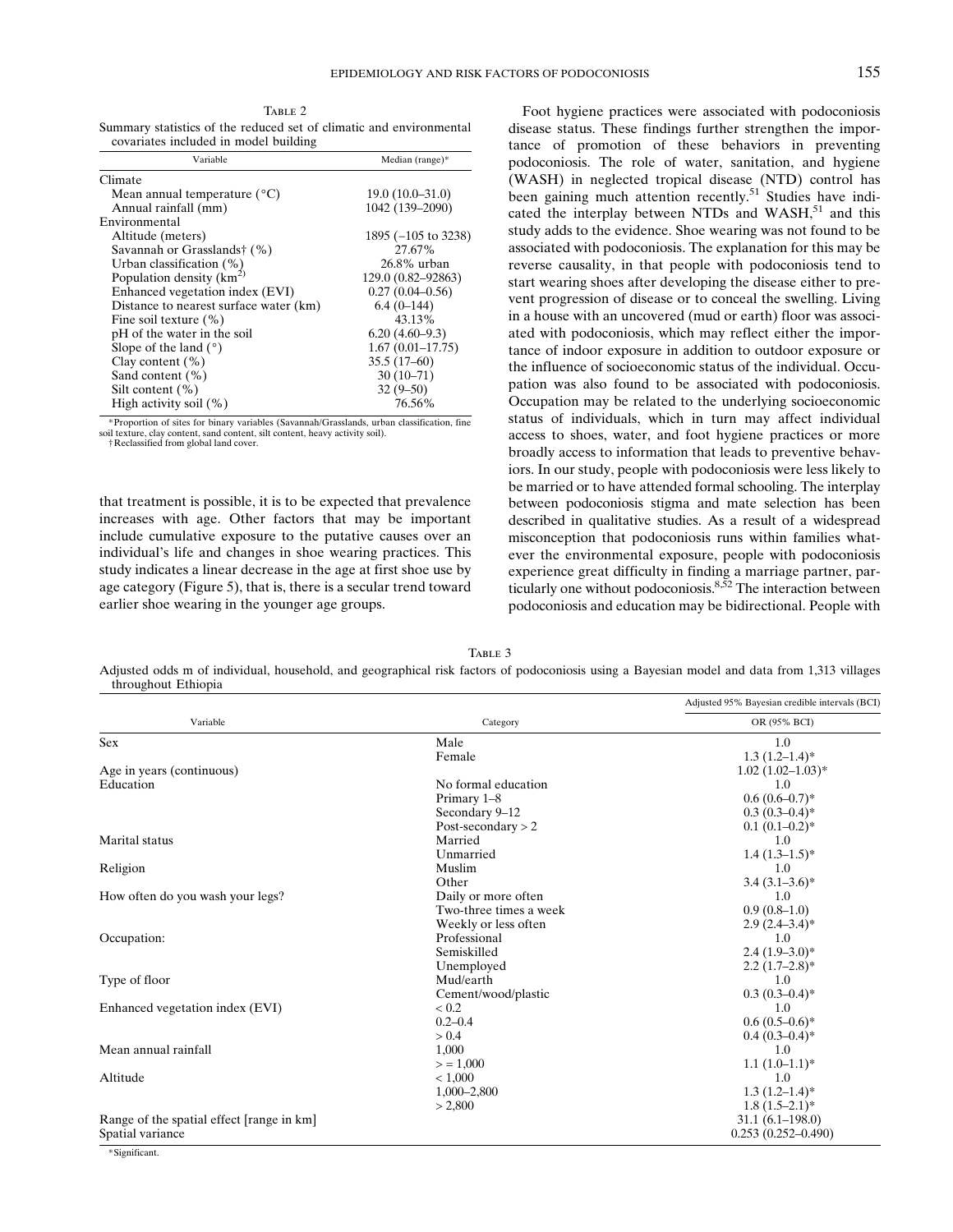

FIGURE 5. Graph showing age at first shoe use by age among adults 15 years of age and above in Ethiopia. The graph shows a decreasing secular trend of age at first wearing shoes: the younger age groups tend to start wearing shoes at an earlier age than the older age groups.

podoconiosis may have less access to education because of a lack of finances, (itself caused by reduced productivity<sup>7</sup>), attendant illness such as acute attacks, $12$  or dropout from school as a consequence of stigma and discrimination. $8,12,52$ Equally, more educated people may be more informed of how to prevent podoconiosis and may have more access to shoes and water.

There are two prevention strategies for podoconiosis. The first is early and consistent protective shoe wearing.<sup>2,4</sup> The prevalence of shoe wearing was 85.2%, which is considerably higher than that reported in northern Ethiopia in 2011  $(76.4\%)^{23}$  and in southern Ethiopia in 2007 (55.2%).<sup>9</sup> However, only 60% of respondents were wearing protective shoes, and only 60% had worn shoes before 12 years of age. Although the age at first use of shoes is diminishing, the rate of protective shoe use needs more attention, as only half of shoe-wearers are using such shoes. Because our study was conducted during the rainy season, it is unlikely that the rate of open shoe wearing is related to weather conditions as reported elsewhere.<sup>53</sup> An encouraging result is that age at first shoe wearing is significantly lower in the younger age groups (Figure 5). The second prevention strategy is washing the feet with soap and water. Although on average the respondents have reasonable access to water,<sup>14</sup> of those who were barefoot during the interview, one-third (29.4%) were not washing their feet on a daily basis. Such behaviors may further expose barefooted individuals to podoconiosis.

After controlling for the previous individual factors, rainfall, altitude, and EVI were found to be associated with risk of podoconiosis. At this scale, these environmental factors may affect the risk of podoconiosis through influencing soil formation, or by affecting human exposure to the soil. Annual rainfall > 1,000 mm was associated with increased risk podoconiosis48,49 in previous studies. Rainfall may play an important role in podoconiosis occurrence; previous studies have indicated the potential association of rainfall and podoconiosis. First, rainfall is one of the factors that governs the generation of soil. Moisture is an important factor that facilitates weathering and leaching. Second, rainfall may play an important role in exposure to mineral particles linked to podoconiosis, by producing sticky mud, which increases the contact time with the soil. Previous studies have indicated that soils associated with podoconiosis are slippery and adhesive if allowed to dry. Such occlusive adhesion encourages absorption of the particles by increasing exposure time.<sup>48</sup> The topography of the land affects weathering and soil formation. Altitude governs temperature, rainfall, and vegetation of an area, all of which play an important role in weathering and soil formation in an area. Previous studies have also indicated the potential association of podoconiosis and altitude, suggesting that podoconiosis was common in areas with altitude > 1,000 m above sea level. $54$  Our finding indicates that the greener, more vegetated areas had a lower risk of podoconiosis; this may be associated with decreased exposure to the mineral particles linked to podoconiosis in areas with high vegetation cover.

The current study has several strengths. First, it used a predefined clinical algorithm to exclude other causes of lower limb lymphoedema. Second, we used ICT and Wb123 diagnostic tests to exclude lymphoedema caused by lymphatic filariasis. Third, we were able to sample almost all previously unmapped *woreda* in Ethiopia, yielding a large sample size and extensive geographical coverage. Despite the robust approach used to analyze and model these data, a number of caveats have to be outlined. Currently, there is no confirmatory test for podoconiosis; hence, our diagnosis was based on excluding other etiologies and identifying clinical features specific to podoconiosis. Although this technique has been found to have excellent predictive value in endemic communities, $^{22}$  it has not been validated in non-endemic communities. Our sampling approach included use of anecdotal reports of LF and podoconiosis at *kebele* level, which is likely to lead to an overestimate of the number of lymphedema cases. Furthermore, individual selection was done after gathering the village community centrally, potentially leading to selfselection bias, as individuals with lymphoedema may come forward preferentially. However, we achieved high turnout of individuals in these communities through house-to-house mobilization, minimizing selection bias. We note that research on filariasis treatment coverage estimates in Haiti found little difference between coverage estimates obtained through a convenience sample of houses near distribution points compared with a cluster survey.<sup>55</sup>

The prevention, control, and treatment of podoconiosis are important components of the health and development of endemic countries. The importance of NTD prevention and control as a development agenda has been documented.<sup>56</sup> Previous studies have estimated the economic impact of podoconiosis, which reduces individuals' productivity by half, $<sup>7</sup>$  and its social consequences, including stigma and dis-</sup> crimination.<sup>8–10,52</sup> Understanding the geographical distribution of podoconiosis is very important in identifying priority areas, targeting control, planning for elimination, and monitoring progress. Until now, such data have been lacking for podoconiosis, and where they do exist, are old, suffer diagnostic inaccuracies, and do not reflect the current status of the disease. Up-to-date, reliable information at high resolution is urgently required in Ethiopia and in other endemic countries to guide interventions.<sup>57</sup> The next critical step will be to identify the environmental limits of podoconiosis, estimate the population at risk, and predict the prevalence using robust models such as Bayesian model-based geostatistical approaches<sup>58</sup> to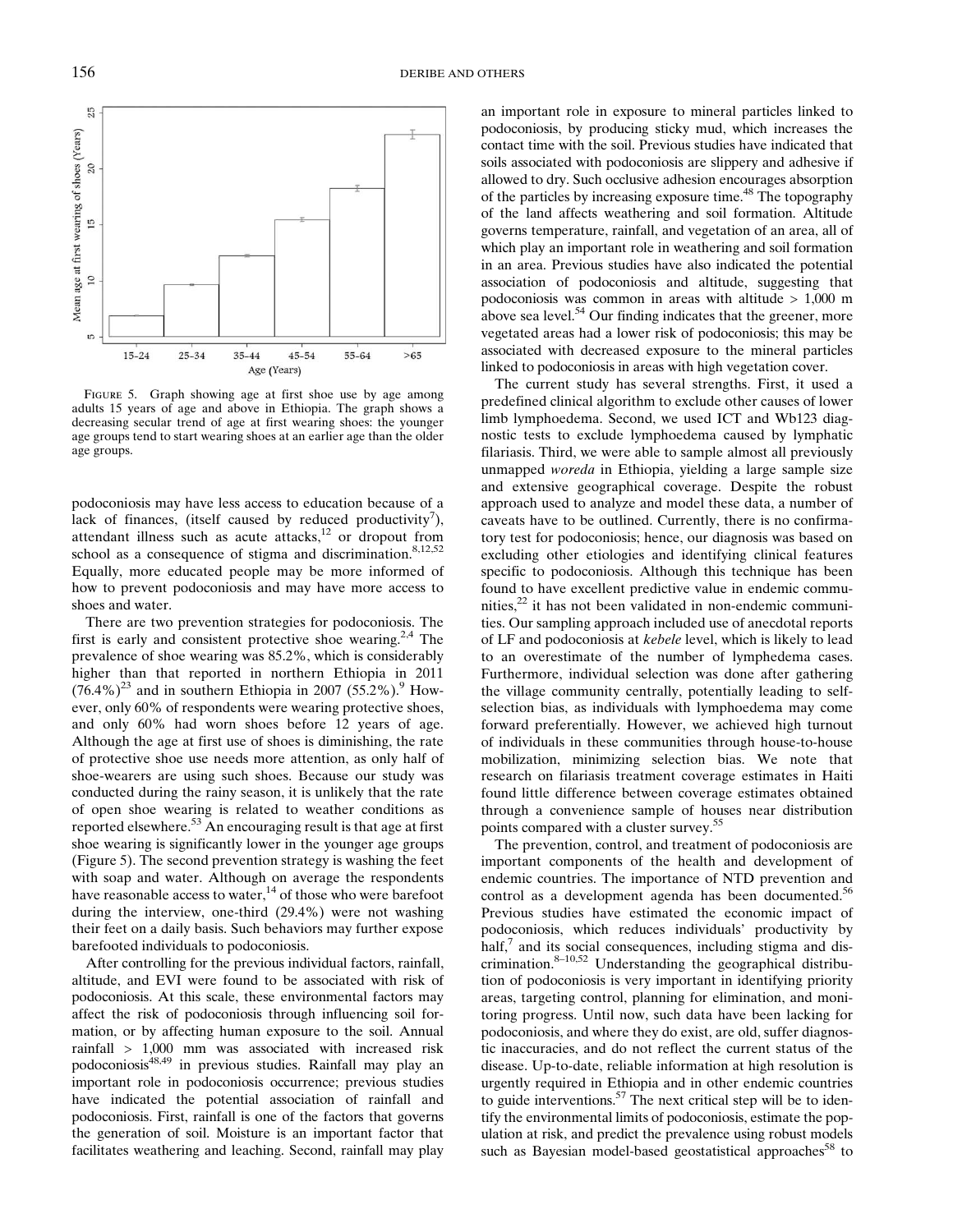predict continuous distribution of podoconiosis while measuring the uncertainties and accounting for spatial dependency.

In conclusion, we report here the epidemiology of podoconiosis in Ethiopia. The results show a high burden of podoconiosis in Ethiopia influenced by both individual and environmental factors. Our findings will help in future risk mapping of podoconiosis using environmental variables, and provides important information for decision-makers to prioritize interventions to high-risk individuals. Our results will serve as a baseline for the Ethiopian Federal Ministry of Health in podoconiosis programming and resource allocation.

Received July 17, 2014. Accepted for publication September 15, 2014.

Published online November 17, 2014.

Note: Supplemental appendix appears at www.ajtmh.org.

Acknowledgments: We thank the data collectors, Regional Health Bureaus, District and Zonal Health Offices, individuals in EPHI, BSMS, and CNTD/LSTM who facilitated the administrative work in the respective institutes. We also thank Alex Pavluck from the Taskforce for Global Health who provided technical support in setting up the smartphones for the data collection. Without these supports the project would not have been possible.

Financial support: This study was financially supported by The Wellcome Trust (grant 099876). KD is supported by a Wellcome Trust Fellowship in Public Health and Tropical Medicine (grant 099876). SJB is supported by a Wellcome Trust Senior Fellowship in Basic Biomedical Science (grant 098045), which also supports RLP and the Global Atlas of Helminth Infections (www.thiswormyworld.org). GD is supported by a Wellcome Trust University award [grant 091956] to do work in podoconiosis.

Disclaimer: We declare that we have no competing interests.

Authors' addresses: Kebede Deribe, Melanie J. Newport, and Gail Davey, Brighton and Sussex Medical School, Falmer, Brighton, UK, E-mails: kebededeka@yahoo.com, m.j.newport@bsms.ac.uk, and g.davey@bsms.ac.uk. Simon J. Brooker, Rachel L. Pullan, and Jorge Cano, Faculty of Infectious and Tropical Diseases, London School of Hygiene and Tropical Medicine, London, UK, E-mails: simon.brooker@ lshtm.ac.uk, rachel.pullan@lshtm.ac.uk, and jcano.ortega@lshtm.ac.uk. Heven Sime, Abeba Gebretsadik, Ashenafi Assefa, and Amha Kebede, Ethiopian Public Health Institute, Addis Ababa, Ethiopia, E-mails: hevensime@yahoo.com, ashenafia@ehnri.gov.et, abebagtsadik@ yahoo.com, and amhak@ehnri.gov.et. Asrat Hailu, School of Medicine, Addis Ababa University, Addis Ababa, Ethiopia, E-mail: hailu\_ a2004@yahoo.com. Maria P. Rebollo and Moses J. Bockarie, Center for Neglected Tropical Diseases, Liverpool School of Tropical Medicine, and Liverpool, UK, E-mails: mrebollo@taskforce.org and moses .bockarie@liverpool.ac.uk. Oumer Shafi, Federal Ministry of Health, Addis Ababa, Ethiopia, E-mail: oumerjaji@gmail.com. Abraham Aseffa, Armauer Hansen Research Institute/ALERT, Addis Ababa, Ethiopia, E-mail: aseffa@gmail.com. Richard Reithinger, RTI International, Washington, DC, E-mail: rreithinger@yahoo.co.uk. Fikre Enquselassie, School of Public Health, Addis Ababa University, Addis Ababa, Ethiopia, E-mail: fikreens@yahoo.com.

This is an open-access article distributed under the terms of the [Creative Commons Attribution License,](http://creativecommons.org/licenses/by/4.0/) which permits unrestricted use, distribution, and reproduction in any medium, provided the original author and source are credited.

#### REFERENCES

- 1. Price E, 1990. *Podoconiosis: Non-Filarial Elephantiasis*. Oxford: Oxford Medical Publications.
- 2. Davey G, GebreHanna E, Adeyemo A, Rotimi C, Newport M, Desta K, 2007. Podoconiosis: a tropical model for geneenvironment interactions? *Trans R Soc Trop Med Hyg 101:* 91–96.
- 3. Davey G, 2009. Recent advances in podoconiosis. *Ann Trop Med Parasitol 103:* 377–382.
- 4. Davey G, 2010. Podoconiosis, non-filarial elephantiasis, and lymphology. *Lymphology 43:* 168–177.
- 5. Tekola Ayele F, Adeyemo A, Finan C, Hailu E, Sinnott P, Burlinson ND, Aseffa A, Rotimi CN, Newport MJ, Davey G, 2012. HLA class II locus and susceptibility to podoconiosis. *N Engl J Med 366:* 1200–1208.
- 6. Molyneux DH, 2012. Tropical lymphedemas–control and prevention. *N Engl J Med 366:* 1169–1171.
- 7. Tekola F, Mariam DH, Davey G, 2006. Economic costs of endemic non-filarial elephantiasis in Wolaita Zone, Ethiopia. *Trop Med Int Health 11:* 1136–1144.
- 8. Tora A, Davey G, Tadele G, 2011. A qualitative study on stigma and coping strategies of patients with podoconiosis in Wolaita zone, southern Ethiopia. *In Health 3:* 176–181.
- 9. Yakob B, Deribe K, Davey G, 2008. High levels of misconceptions and stigma in a community highly endemic for podoconiosis in southern Ethiopia. *Trans R Soc Trop Med Hyg 102:* 439–444.
- 10. Deribe K, Tomczyk S, Mousley E, Tamiru A, Davey G, 2013. Stigma towards a neglected tropical disease: felt and enacted stigma scores among podoconiosis patients in northern Ethiopia. *BMC Public Health 13:* 1178.
- 11. Molla YB, Tomczyk S, Amberbir T, Tamiru A, Davey G, 2012. Patients' perceptions of podoconiosis causes, prevention and consequences in east and west Gojam, northern Ethiopia. *BMC Public Health 12:* 828.
- 12. Alemu G, Tekola Ayele F, Daniel T, Ahrens C, Davey G, 2011. Burden of podoconiosis in poor rural communities in Gulliso *woreda*, west Ethiopia. *PLoS Negl Trop 5:* e1184.
- 13. Geshere Oli G, Tekola Ayele F, Petros B, 2012. Parasitological, serological, and clinical evidence for high prevalence of podoconiosis (non-filarial elephantiasis) in Midakegn district, central Ethiopia. *Trop Med Int Health 17:* 722–726.
- 14. Tekola Ayele F, Alemu G, Davey G, Ahrens C, 2013. Communitybased survey of podoconiosis in Bedele Zuria *woreda*, west Ethiopia. *In Health 5:* 119–125.
- 15. Mousley E, Deribe K, Tamiru A, Davey G, 2013. The impact of podoconiosis on quality of life in northern Ethiopia. *Health Qual Life Outcomes 11:* 122.
- 16. Sikorski C, Ashine M, Zeleke Z, Davey G, 2010. Effectiveness of a simple lymphoedema treatment regimen in podoconiosis management in southern Ethiopia: one year follow-up. *PLoS Negl Trop Dis 4:* e902.
- 17. Oomen AP, 1969. Studies on elephantiasis of the legs in Ethiopia. *Trop Geogr Med 21:* 3.
- 18. Cohen LB, 1960. Idiopathic lymphoedema of Ethiopia and Kenya. *East Afr Med J 37:* 53–74.
- 19. Price EW, 1974. Endemic elephantiasis of the lower legs in Ethiopia an epidemiological survey. *Ethiop Med J 12:* 77–90.
- 20. Price EW, 1976. Endemic elephantiasis of the lower legs in Rwanda and Burundi. *Trop Geogr Med 28:* 283–290.
- 21. Price EW, Henderson WJ, 1981. Endemic elephantiasis of the lower legs in the United Cameroon Republic. *Trop Geogr Med 33:* 23–29.
- 22. Desta K, Ashine M, Davey G, 2003. Prevalence of podoconiosis (endemic non-filarial elephantiasis) in Wolaitta, southern Ethiopia. *Trop Doct 32:* 217–220.
- 23. Molla YB, Tomczyk S, Amberbir T, Tamiru A, Davey G, 2012. Podoconiosis in east and west Gojam Zones, northern Ethiopia. *PLoS Negl Trop Dis 6:* e1744.
- 24. Onapa AW, Simonsen PE, Pedersen EM, 2001. Non-filarial elephantiasis in the Mt. Elgon area (Kapchorwa District) of Uganda. *Acta Trop 78:* 171–176.
- 25. Wanji S, Tendongfor N, Esum M, Che JN, Mand S, Tanga Mbi C, Enyong P, Hoerauf A, 2008. Elephantiasis of non-filarial origin (podoconiosis) in the highlands of north-western Cameroon. *Ann Trop Med Parasitol 102:* 529–540.
- 26. Molla YB, Le Blond JS, Wardrop N, Baxter P, Atkinson PM, Newport MJ, Davey G, 2013. Individual correlates of podoconiosis in areas of varying endemicity: a case-control study. *PLoS Negl Trop Dis 7:* e2554.
- 27. Price E, 1976. The association of endemic elephantiasis of the lower legs in East Africa with soil derived from volcanic rocks. *Trans R Soc Trop Med Hyg 4:* 288–295.